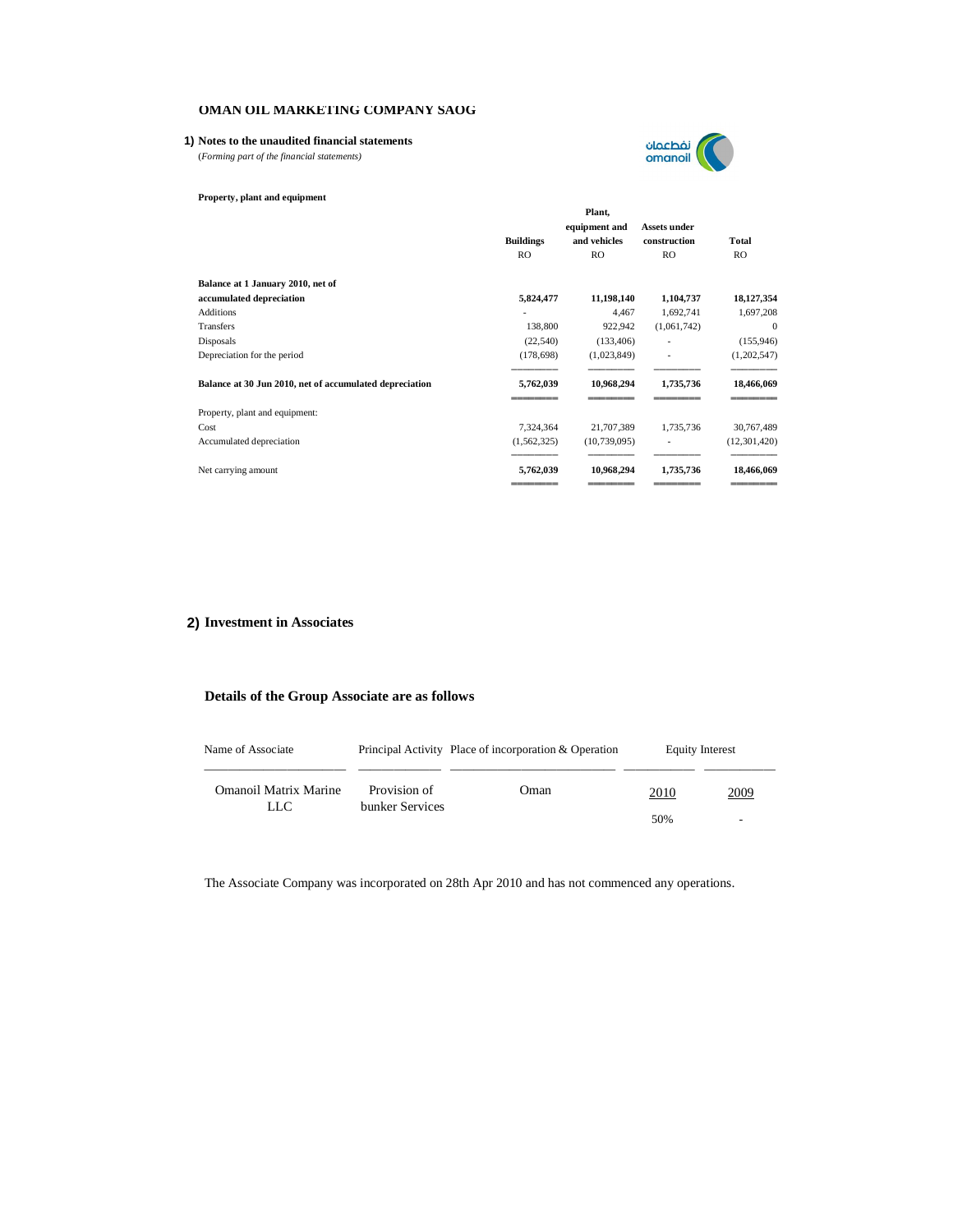**Notes to the unaudited financial statements**

(*Forming part of the financial statements)*

# **3) Inventories**



|                                        | 30/06/2010<br><b>RO</b> | 30/06/2009<br><b>RO</b> | 31/12/2009<br><b>RO</b> |
|----------------------------------------|-------------------------|-------------------------|-------------------------|
| Oil and lubricants                     | 4,716,474               | 4,840,649               | 5,428,926               |
| <b>Stores</b>                          | 7,497                   | 7,497                   | 7,497                   |
| Provision for slow moving stock        | (88,000)                | (67,000)                | (155,000)               |
|                                        | 4,635,971               | 4,781,146               | 5,281,423               |
| 4) Accounts receivable and prepayments |                         |                         |                         |
|                                        | 30/06/2010              | 30/06/2009              | 31/12/2009              |
|                                        | RO                      | RO                      | RO                      |
| Trade receivables                      | 22,540,329              | 16,408,206              | 16,728,345              |
| Less: impairment provision             | (847, 452)              | (945, 677)              | (839,907)               |
|                                        | 21,692,878              | 15,462,529              | 15,888,438              |
| Amounts due from related parties       | 378,239                 | 551,020                 | 438,959                 |
| Other receivables                      | 410,390                 | 96,963                  | 530,736                 |
| Prepaid expenses                       | 989,570                 | 1,176,116               | 1,052,815               |
|                                        | 23,471,077              | 17,286,628              | 17,910,949              |
|                                        |                         |                         |                         |

# **Accounts receivable and prepayments**

Changes to the level of impairment provision for trade accounts receivable during the period are as follows

|                                    | 30/06/2010<br>RO | 30/06/2009<br>RO | 31/12/2009<br>RO |
|------------------------------------|------------------|------------------|------------------|
| Balance at 1 January               | 839,907          | 822,668          | 822,668          |
| Writeback/Provided during the year | 12,492           | 126,439          | 23,071           |
| Written off during the year - net  | (4,948)          | (3, 430)         | (5, 832)         |
| Balance at 30 June/December        | 847,452          | 945,677          | 839,907          |
|                                    |                  |                  |                  |

# **5) Number of Shares**

|                                                                                                                                                      | 30/06/2010<br><b>Number of shares</b> | 30/06/2009<br><b>Number of shares</b> | 31/12/2009<br><b>Number of shares</b> |
|------------------------------------------------------------------------------------------------------------------------------------------------------|---------------------------------------|---------------------------------------|---------------------------------------|
| 3,225,000 Multi-vote shares of RO 0.1 each                                                                                                           | 3,225,000                             | 3,225,000                             | 3,225,000                             |
| 61,275,000 Ordinary shares of RO 0.1 each                                                                                                            | 61,275,000                            | 61,275,000                            | 61,275,000                            |
|                                                                                                                                                      | 64,500,000                            | 64,500,000                            | 64,500,000                            |
|                                                                                                                                                      | 30/06/2010<br><b>Number of shares</b> | 30/06/2009<br><b>Number of shares</b> | 31/12/2009<br><b>Number of shares</b> |
| At 31 December 2009 the Company had<br>Oman Oil Company SAOC - Multi-vote shares<br>- Ordinary shares<br>Included in the Company's operating revenue | 3,225,000<br>28,380,000               | 3,225,000<br>28,380,000               | 3,225,000<br>28,380,000               |
|                                                                                                                                                      | 31,605,000                            | 31,605,000                            | 31,605,000                            |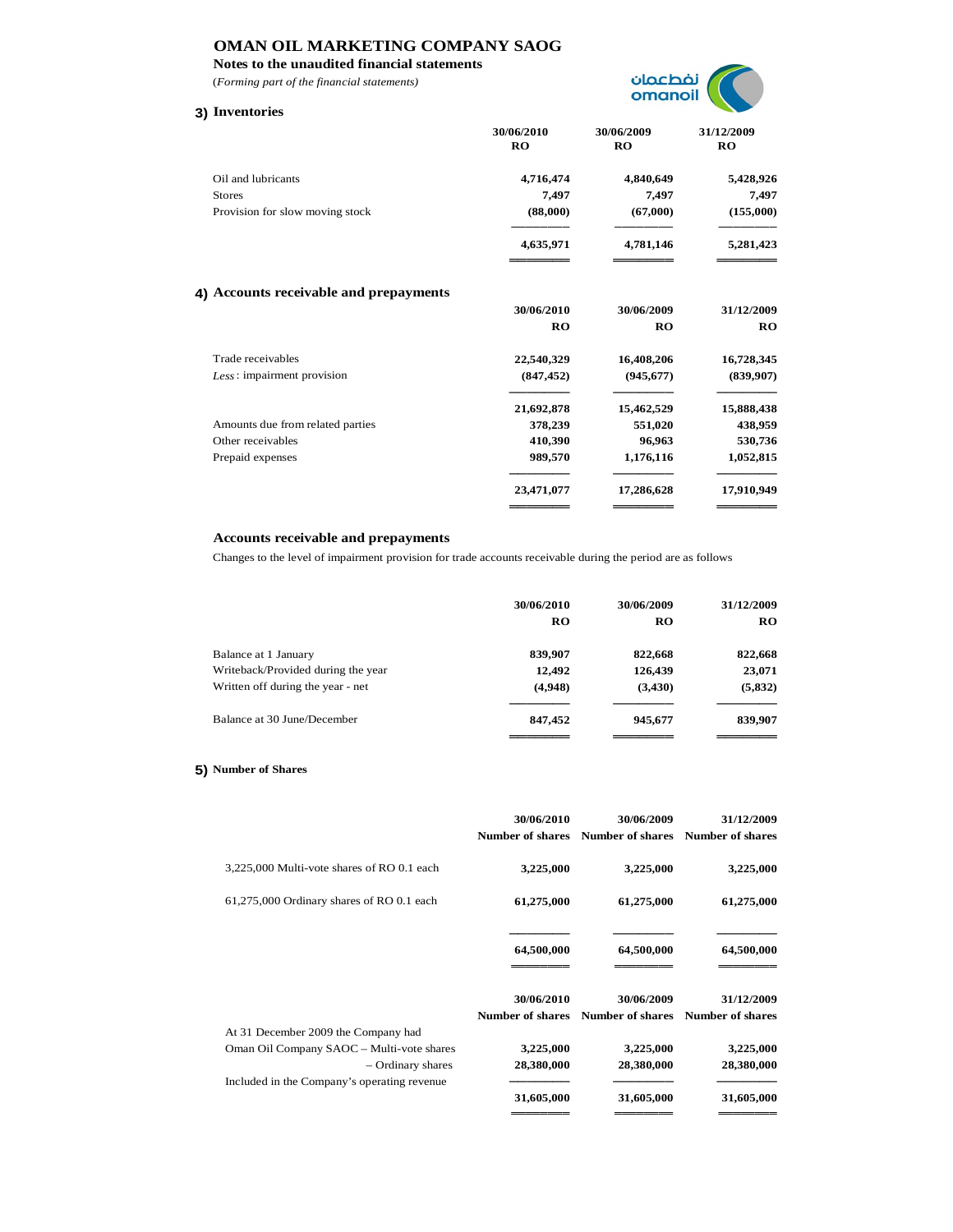## **Notes to the unaudited financial statements**

(*Forming part of the financial statements)*

**6) Employee's end of service benefits**

| نفطعمان |  |
|---------|--|
| omanoil |  |

**30/06/2010 30/06/2009 31/12/2009 RO RO RO**

**30/06/2010 30/06/2009 31/12/2009**

**őőőőőőőő őőőőőőőő őőőőőőőő**

Movements in the liability recognised in the balance sheet are as follows:

| Accrual as at 1 January                   | 178.265  | 210.839  | 210,839   |
|-------------------------------------------|----------|----------|-----------|
| Accrued during the year                   | 14.102   | 14.473   | 22,238    |
| End of service benefits paid / adjustment | (19.589) | (54.811) | (54, 812) |
| Accrual as at 30 June/December            | 172,778  | 170.501  | 178,265   |
|                                           |          |          |           |

## **7) Accounts payable and accruals**

|                         | 30/06/2010 | 30/06/2009 | 31/12/2009 |
|-------------------------|------------|------------|------------|
|                         | <b>RO</b>  | <b>RO</b>  | <b>RO</b>  |
| Trade accounts payable  | 17,569,019 | 13,543,135 | 14,739,155 |
| Accrued expenses        | 4,654,330  | 2,599,292  | 3,542,777  |
| Directors' remuneration | 40,500     | 37,350     | 74,700     |
| Other payables          | 163,118    | 312,318    |            |
| Dividends payables      | $\bf{0}$   | $\bf{0}$   |            |
|                         |            |            |            |
|                         | 22,426,968 | 16,492,095 | 18,356,632 |
|                         |            |            |            |

# **8) Income tax**

|                                                                | RO       | <b>RO</b> | RO       |
|----------------------------------------------------------------|----------|-----------|----------|
| Current liability:                                             |          |           |          |
| Current year                                                   | 452,781  | 297,940   | 785,777  |
| Prior years                                                    | 88,246   | 78,160    | 44,383   |
|                                                                | 541,027  | 376,100   | 830,160  |
| Income statement:                                              |          |           |          |
| Current year                                                   | 452,781  | 297,940   | 785,777  |
| Reversal of excess tax provision relating to earlier years     | $\bf{0}$ | $\bf{0}$  | (33,777) |
| Deferred tax asset relating to the origination and reversal of | $\bf{0}$ |           |          |
| temporary differences                                          | $\bf{0}$ | $\bf{0}$  | (13,769) |
|                                                                | 452,781  | 297,940   | 738,231  |
| Deferred tax liability/Asset:                                  |          |           |          |
| At 1 January                                                   | 4,331    | (9, 438)  | (9, 438) |
| Movement for the period                                        | $\bf{0}$ | $\bf{0}$  | 13,769   |
| At 30 June/December                                            | 4,331    | (9, 438)  | 4,331    |